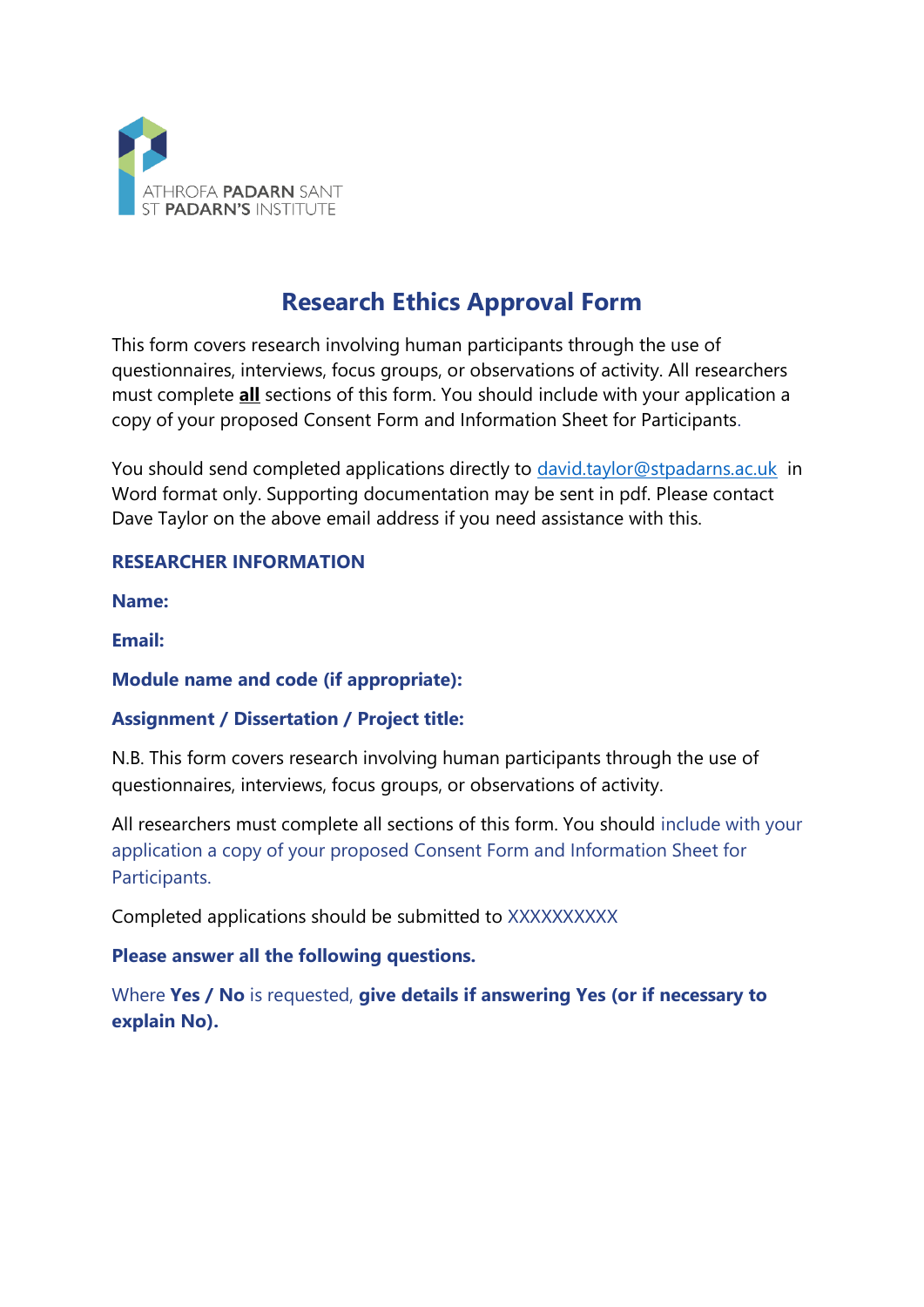### **1. What are the aims of this study/project?**

#### **2. How will the study be carried out? (e.g., interviews, questionnaires,**

**observation).**

**Please include copies of any questionnaires with your application.**

**3. How many participants will be recruited, and by what criteria will they be selected?**

**SAFEGUARDING**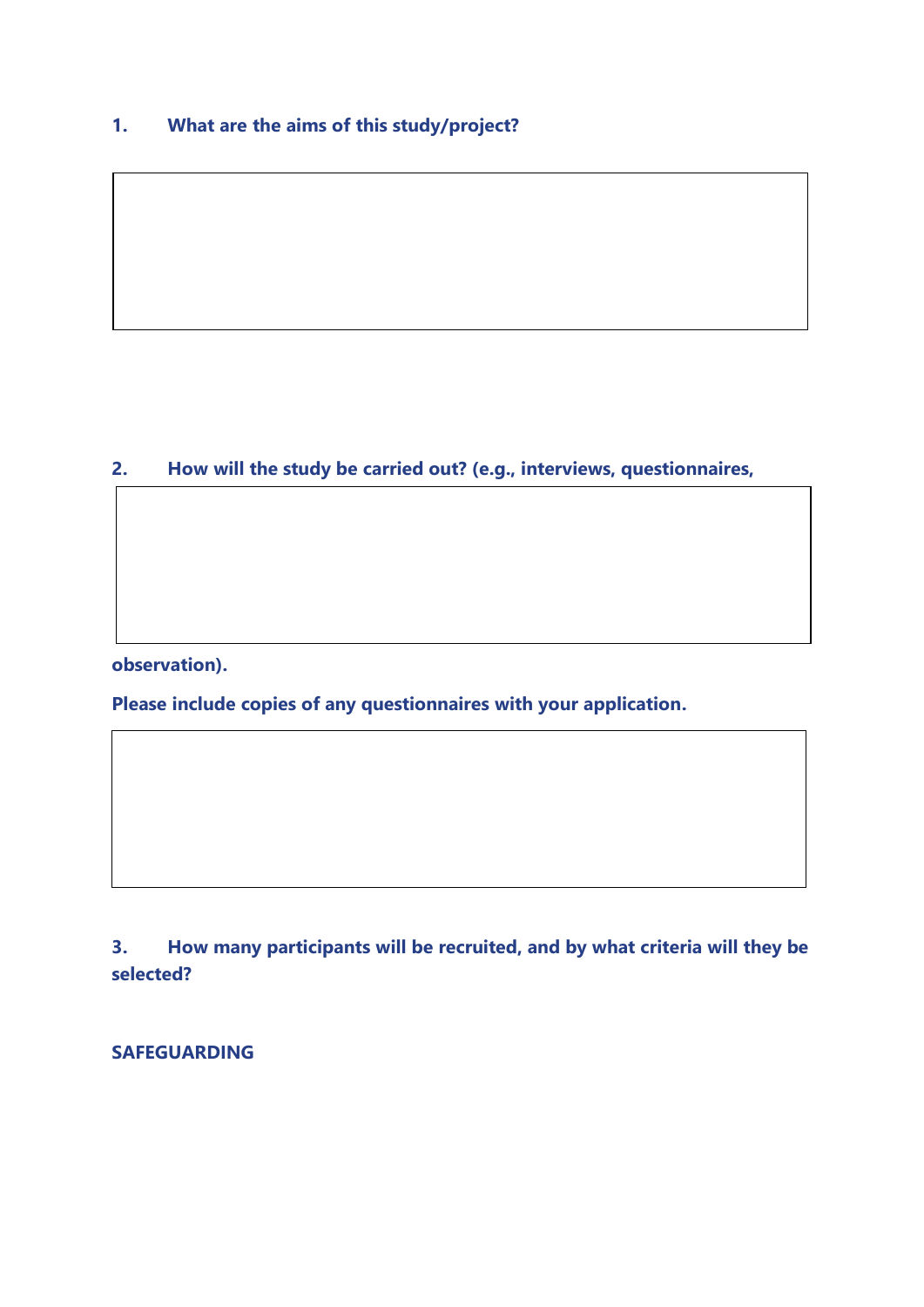## **5. Does the study involve participants who are aged 16-18? No / Yes**

# **If you have answered yes to either or both of these questions and the study has direct involvement with under 18s or vulnerable adults please also supply a copy of an enhanced DBS certificate with your application**

**6. Does the study involve participants who are particularly vulnerable or unable to give informed consent? No / Yes**

#### **7. Does the study involve participants who are adults? No / Yes**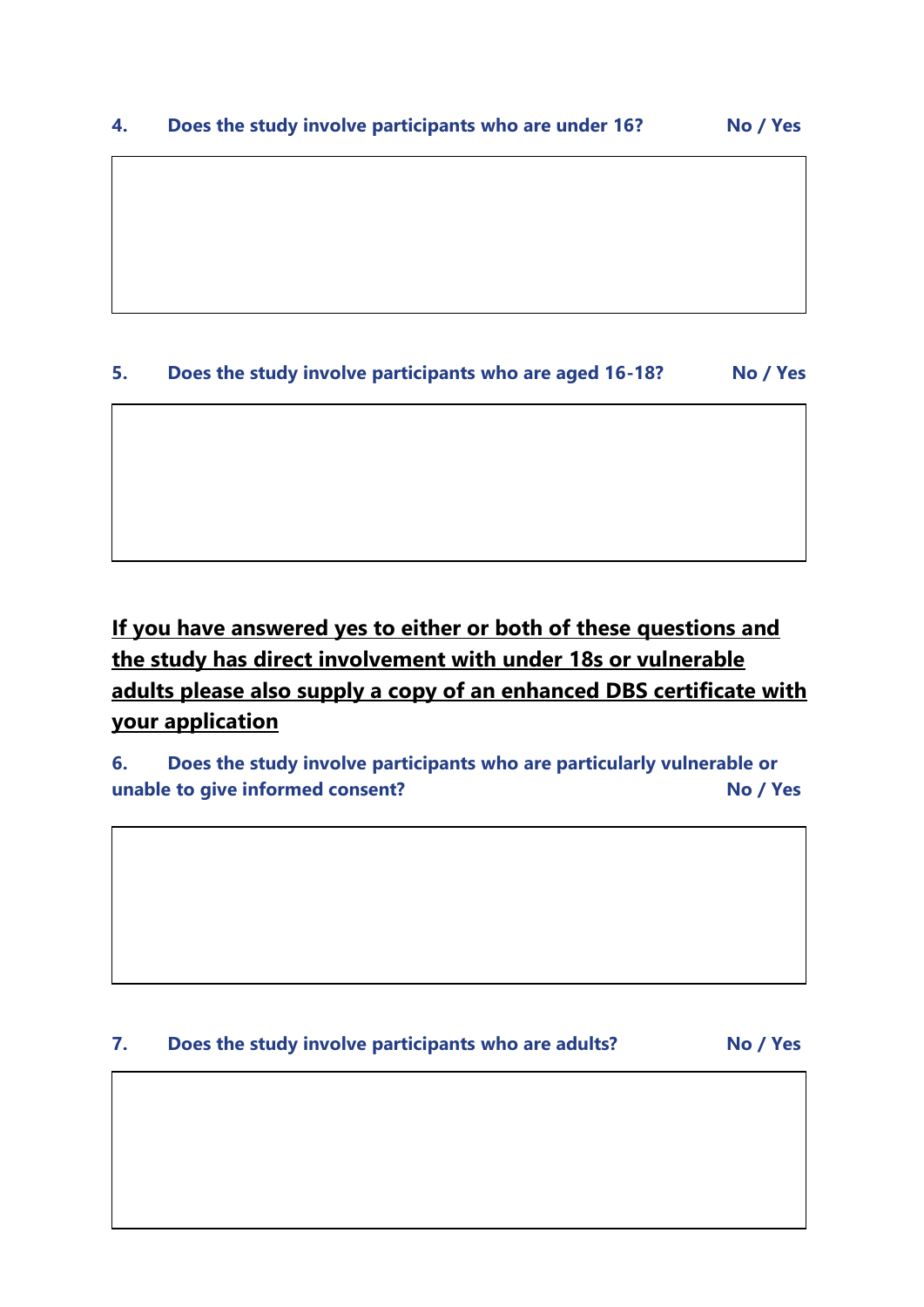**If yes, provide details of the arrangements you will make to ensure safeguarding good practice.**

**9. Will the study involve discussion of sensitive topics? No / Yes**

**10. Could the study induce psychological stress, anxiety, or cause harm or negative consequences to the participants beyond the risks encountered in normal life?** No / Yes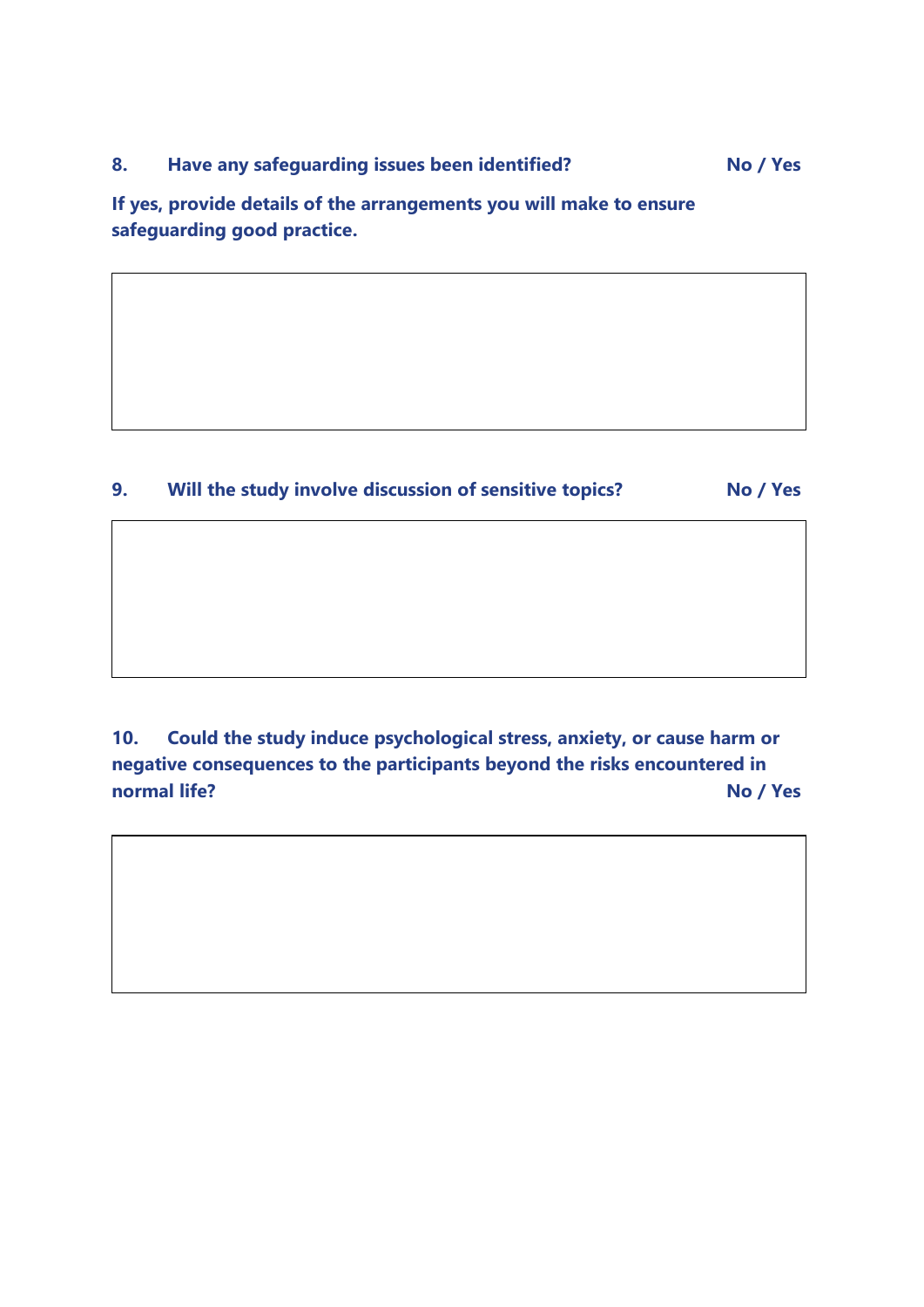## **11. Will financial inducements (other than reasonable expenses) be offered to participants? No / Yes**

## **12. Do you foresee any other particular ethical issues? No / Yes**

#### **INFORMED CONSENT**

#### **13. Will you ensure informed consent from individual participants? No / Yes**

(Please include a copy of your information sheet and consent form with your application).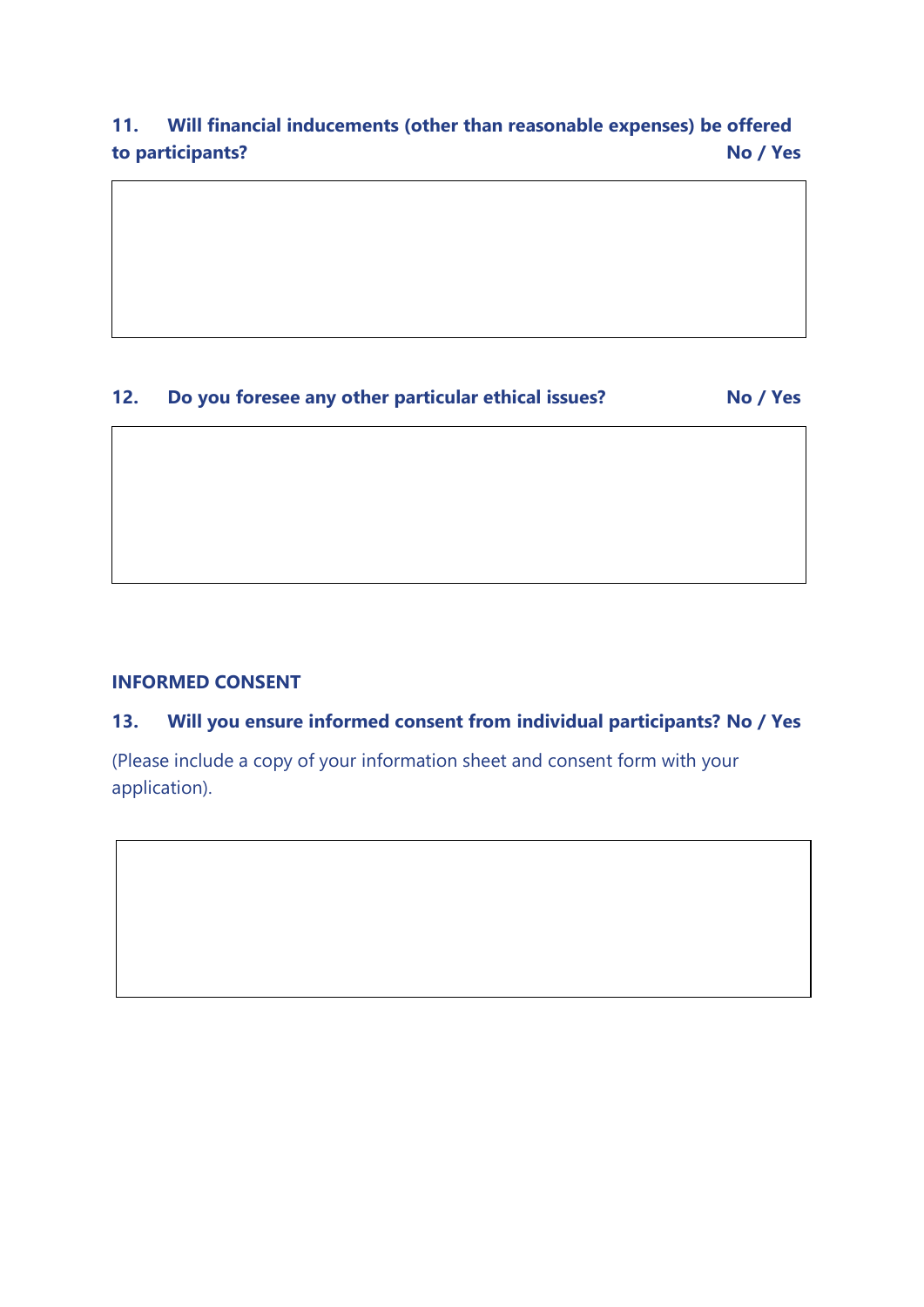## **14. Do you need to seek permission from any other institution or serviceproviders? No / Yes**



## **15. Will any interviews be audio or video recorded? No / Yes**

#### **CONFIDENTIALITY AND ANONYMITY**

#### **16. How will confidentiality of individual participants be maintained?**

#### **17. How will the confidentiality of the context be maintained?**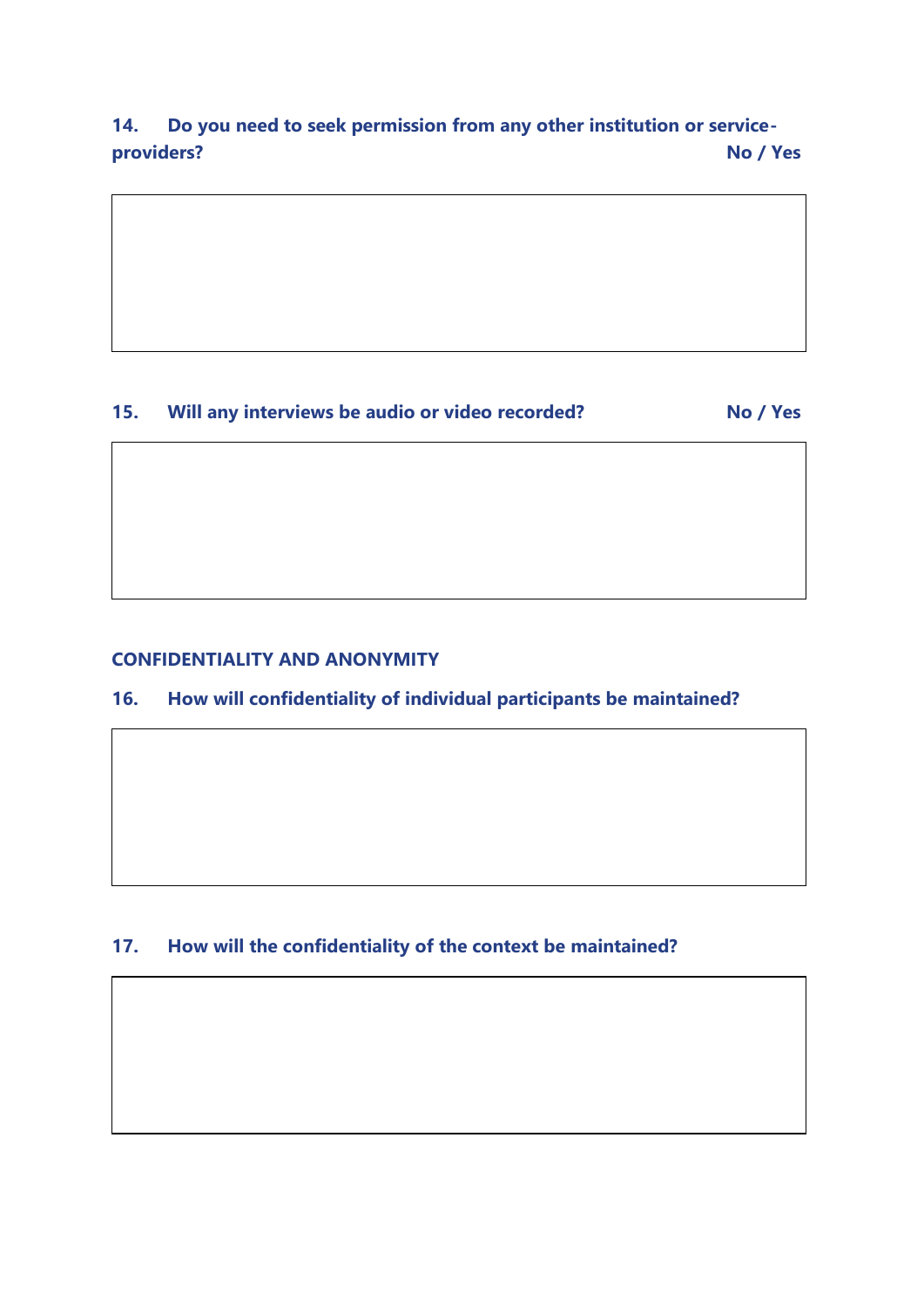**18. Who will have access to the raw data gathered e.g., recordings, transcripts etc? If this includes anyone else apart from yourself and the supervisor, please explain here:**

#### **19. Who will have access to the final piece of work?**

#### **DATA PROTECTION**

**20. How will data be collected (e.g., recording, written notes)?**